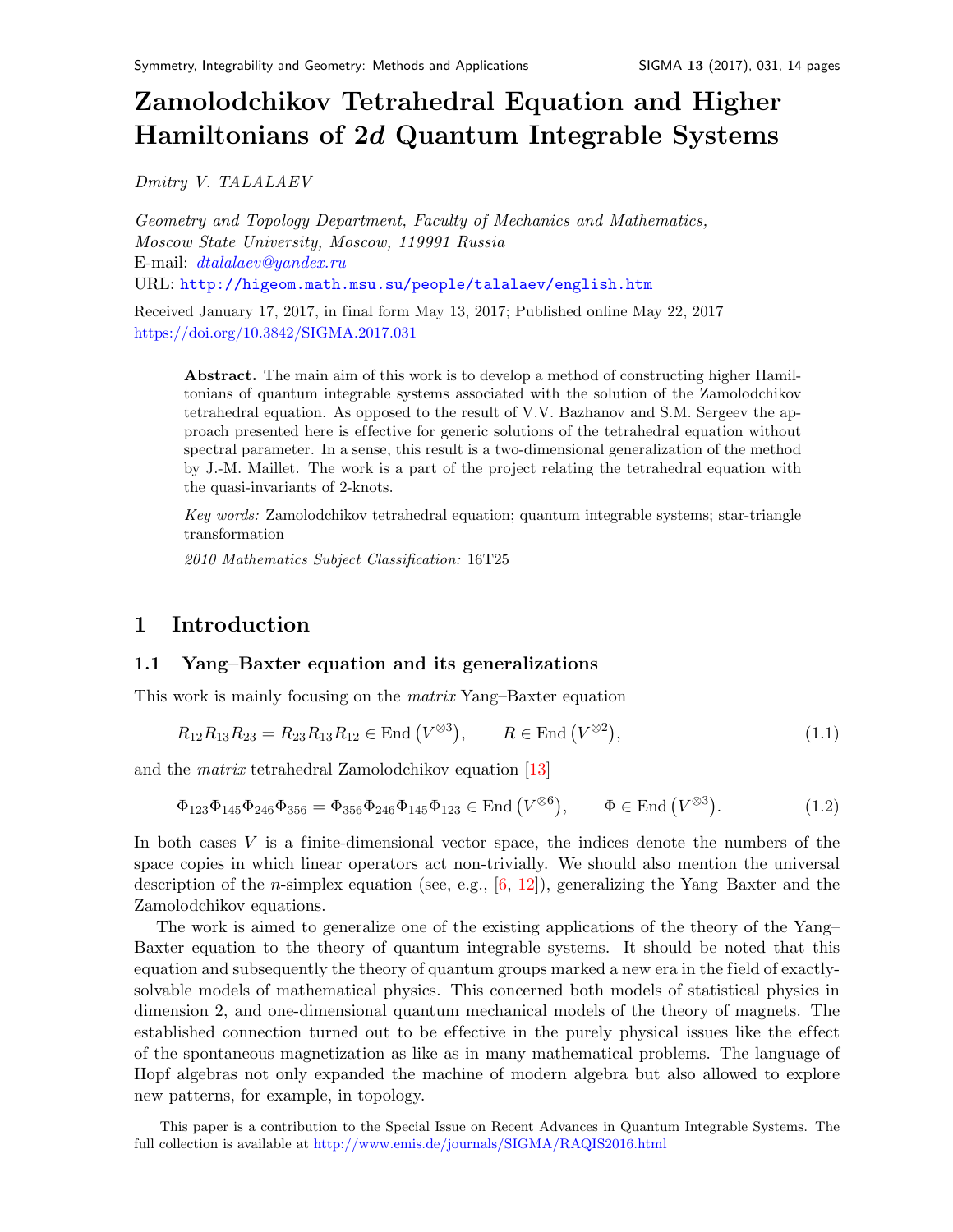The mentioning of such diverse areas of modern mathematical physics here is not accidental. The transition from the Yang–Baxter equations to the tetrahedral equation appears natural from many points of view: low-dimensional topology, combinatorics, statistical models, topological field theories, homotopy algebraic structures. Here we present a brief table showing some heredity in subjects related to the Yang–Baxter equation and the tetrahedral one.

|                        | Yang-Baxter equation           | Zamolodchikov equation               |
|------------------------|--------------------------------|--------------------------------------|
| statistical models     | $d=2$                          | $d=3$                                |
| spin chains            | $d=1$                          | $d=2$                                |
| homotopy Lie algebras  | Lie algebras                   | 2-Lie algebras (e.g., thesis by      |
|                        |                                | A.S. Crans $[4]$ )                   |
| topological invariants | Turaev–Reshetikhin-type knot   | 2-knot quasi-invariants in $[9, 10]$ |
|                        | invariants                     |                                      |
| Hopf algebras          | quasi-triangular Hopf algebras |                                      |

<span id="page-1-1"></span><span id="page-1-0"></span>Table 1. Relations.

## 1.2 Universal integrability in  $d = 1$

Besides the equation [\(1.1\)](#page-0-1)

 $R_{12}R_{13}R_{23} = R_{23}R_{13}R_{12}$ 

we consider the structural equations in the combinatorial form

$$
R'_{12}R'_{23}R'_{12} = R'_{23}R'_{12}R'_{23},
$$
  
\n
$$
R'L \otimes L = L \otimes LR',
$$
\n(1.3)

$$
R'L \otimes L = L \otimes LR',\tag{1.4}
$$

where  $R' \in \text{End}(V)^{\otimes 2}$  and  $L \in \text{End}(V) \otimes \text{End}(V_q)$ , here  $V_q$  is the quantum vector space (i.e., one another vector space, distinguished from  $V$ .) The transition from  $(1.1)$  to  $(1.3)$  can be realized as follows: if R satisfies [\(1.1\)](#page-0-1) then  $R'_{12} = R_{12}P_{12}$  as like as  $R''_{12} = P_{12}R_{12}$  satisfy [\(1.3\)](#page-1-0), here  $P_{12}$  is the transposition linear operator in  $V \otimes V$ . The equation [\(1.4\)](#page-1-1) is traditionally called the RLL-relation, it plays a substantial role in Faddeev–Reshetikhin–Takhtadzhyan algebras [\[5\]](#page-13-6). A solution example of [\(1.4\)](#page-1-1) is provided by

$$
L=R_{1i_1}R_{1i_2}\cdots R_{1i_k},
$$

where L is an operator in the quantum space  $V_q = V_{i_1} \otimes \cdots \otimes V_{i_k}$ , here  $V_{i_j}$  is just a copy of the space  $V$ .

The work [\[11\]](#page-13-7) presents a construction of a commutative family in the algebra  $\text{End}(V_q)$  containing the trace  $I_1 = \text{Tr}_V L$ .

<span id="page-1-2"></span>**Lemma 1.1** ([\[11\]](#page-13-7)). Let us introduce a notation  $L_i$  for the corresponding element in End( $V_i$ )  $\otimes$  $\text{End}(V_a)$ . Then the operators

<span id="page-1-3"></span>
$$
I_k = \text{Tr}_{1\cdots k} L_1 \cdots L_k R'_{12} R'_{23} \cdots R'_{k-1,k} \tag{1.5}
$$

commute in End( $V_q$ ). The trace is meant with respect to the auxiliary spaces  $V_i$ .

This statement has an important role in the technique of constructing quantum-mechanical integrable systems. This is applicable in quantum Gaudin systems, Ruijenaars–Schneider system and others. Moreover, this is directly associated with the theory of exactly-solvable models of statistical physics on 2-dimensional lattices. The study of the spectrum of the transfer-matrix is a key ingredient in the problem of finding the partition function asymptotics of some statistical models (e.g.,  $[1]$ ).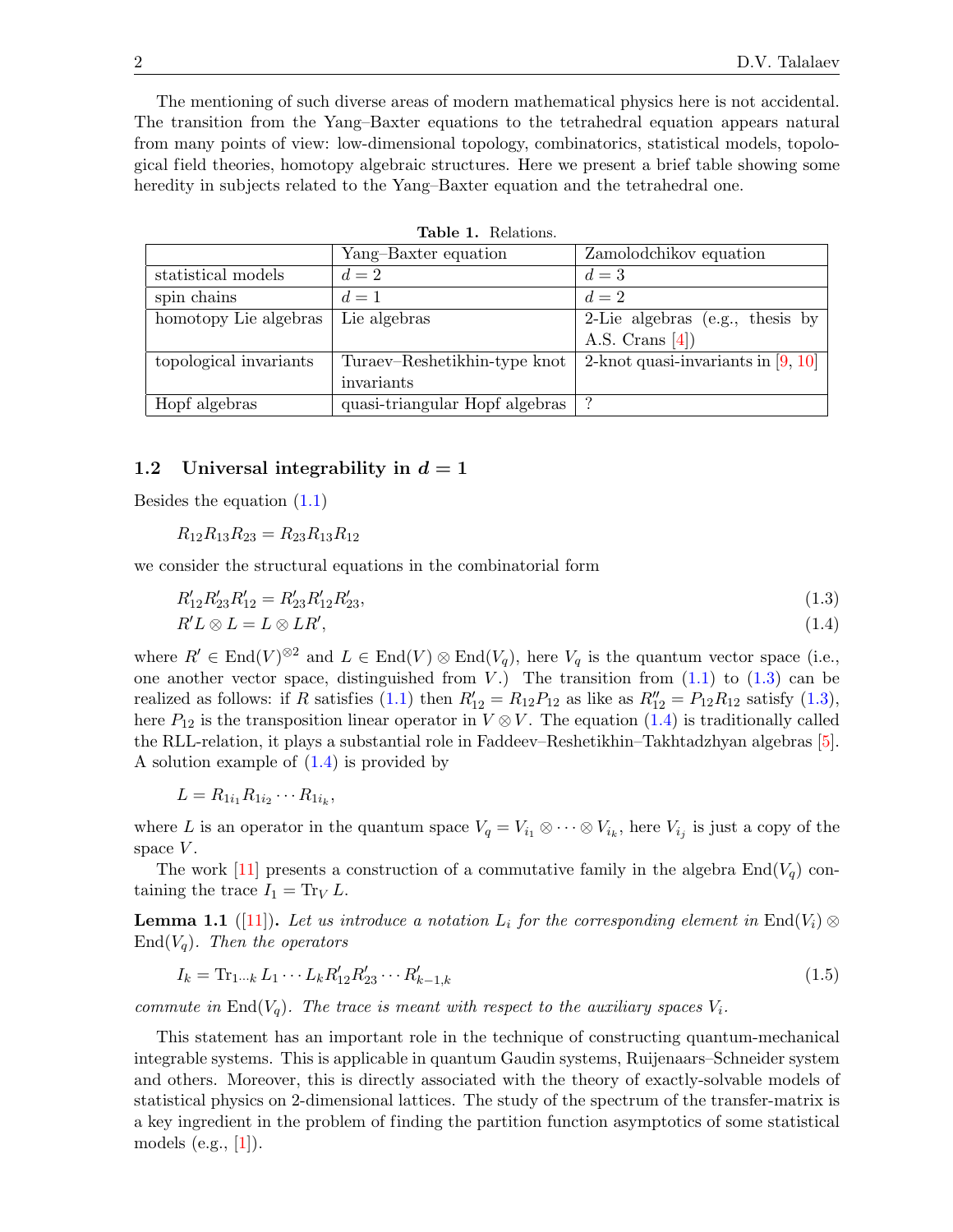#### 1.3 Tetrahedral equation

As like as in the Yang–Baxter case for many purposes it is more convenient to consider the set-theoretic tetrahedral equation (STTE) which may be defined as follows: let  $X$  be a finite set, we say that there is a solution for STTE on  $X$  if there is a map

$$
X \times X \times X \stackrel{\Phi}{\longrightarrow} X \times X \times X,
$$

satisfying the relation (graphically coinciding with [\(1.2\)](#page-0-2))

$$
\Phi_{123} \circ \Phi_{145} \circ \Phi_{246} \circ \Phi_{356} = \Phi_{356} \circ \Phi_{246} \circ \Phi_{145} \circ \Phi_{123} : X^{\times 6} \to X^{\times 6}.
$$

Here, however, unlike  $(1.2)$ ,  $X^{\times 6}$  denotes the Cartesian 6-th power of X and the subscripts denote the number of factors to which  $\Phi$  is applied, in other factors the map acts identically. For example

$$
\Phi_{356}(a_1, a_2, a_3, a_4, a_5, a_6) = (a_1, a_2, \Phi_1(a_3, a_5, a_6), a_4, \Phi_2(a_3, a_5, a_6), \Phi_3(a_3, a_5, a_6)) = (a_1, a_2, a'_3, a_4, a'_5, a'_6),
$$

where

$$
\Phi(x, y, z) = (\Phi_1(x, y, z), \Phi_2(x, y, z), \Phi_3(x, y, z)) = (x', y', z').
$$

One distinguishes the functional tetrahedral equation (FTE), for example the so-called electric solution [\[7,](#page-13-9) [8\]](#page-13-10), represented as a transformation acting on the space of functions of three variables

$$
\Phi(x, y, z) = (x_1, y_1, z_1), \n x_1 = \frac{xy}{x + z + xyz}, \qquad y_1 = x + z + xyz, \qquad z_1 = \frac{yz}{x + z + xyz}.
$$

This solution is relevant to the well-known star-triangle relation in the theory of electric circuits.

There is another one interpretation of the tetrahedral equation in the task of coloring of 2-faces of the 4-dimensional cube with elements of the set X. Let  $\Phi: X \times X \times X \to X \times X \times X$ be a map. A coloring is called admissible if the colors of the incoming faces of all 3-cubes x,  $y, z$ are related with the colors of outgoing faces  $x', y', z'$  by the action of the map

$$
\Phi: (x', y', z') = \Phi(x, y, z).
$$

At Fig. [1](#page-3-0) we design a projection of the 4-cube to a 3-space and at Fig. [2](#page-3-1) – two alternative sequences of coloring steps. It turns out that the condition of equivalence of the coloring obtained by these two ways is equivalent to the tetrahedral equation on Φ. The problem is described in more details in [\[9\]](#page-13-4).

The N-cube 2-faces coloring problem allows us to construct a complex analogous to those calculating the Yang–Baxter cohomology for the case of set-theoretic tetrahedral equations in [\[9\]](#page-13-4). The 3-cocycles of the complex play a special role in this subject, they are determined by the condition

$$
\varphi(a_1, a_2, a_3)\varphi(a'_1, a_4, a_5)\varphi(a'_2, a'_4, a_6)\varphi(a'_3, a'_5, a'_6)
$$
  
=  $\varphi(a_3, a_5, a_6)\varphi(a_2, a_4, a'_6)\varphi(a_1, a'_4, a'_5)\varphi(a'_1, a'_2, a'_3)$ 

in the notation of Fig. [2.](#page-3-1) In particular the following lemma fulfills: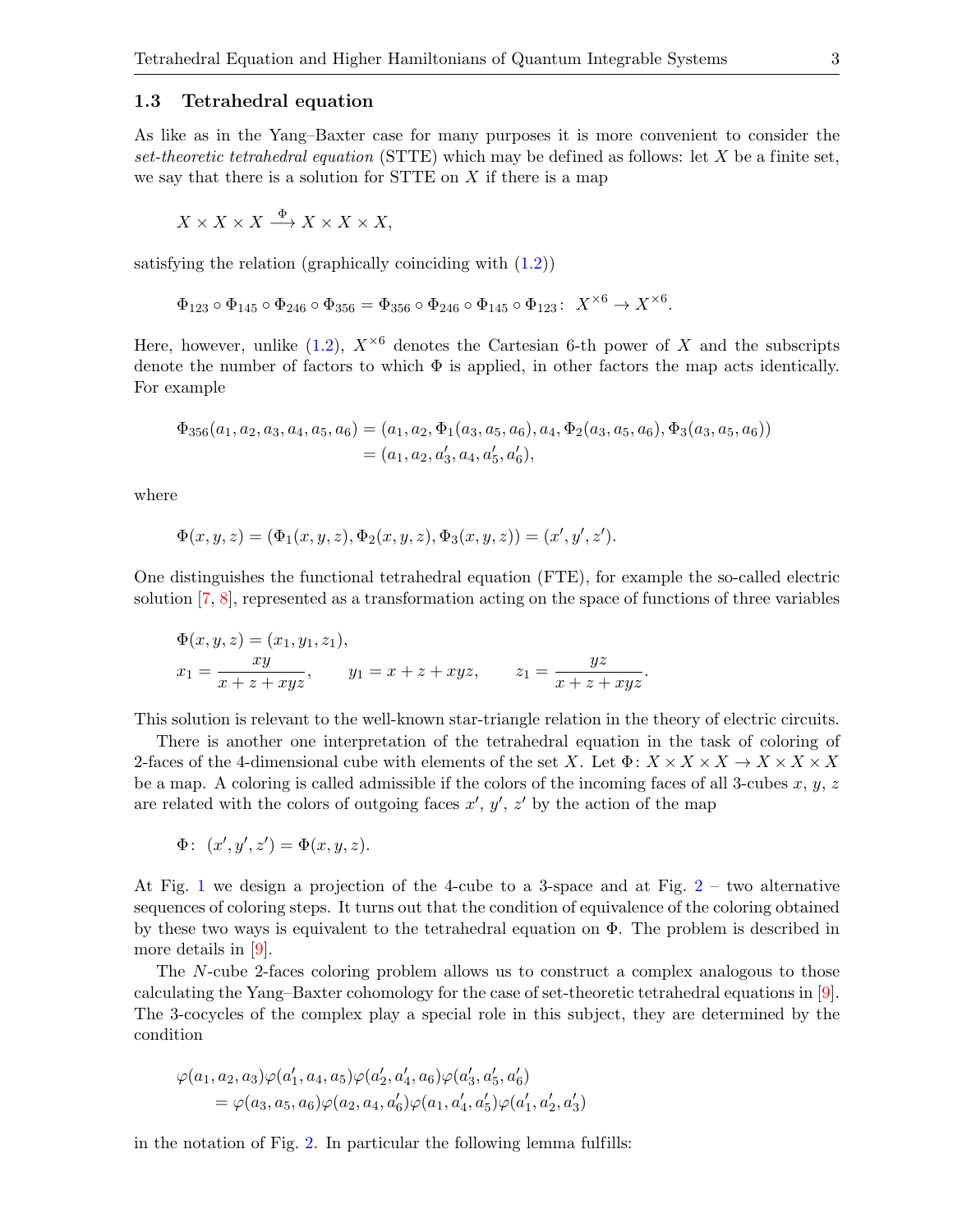

<span id="page-3-0"></span>Figure 1. Tesseract.



<span id="page-3-1"></span>Figure 2. Coloring.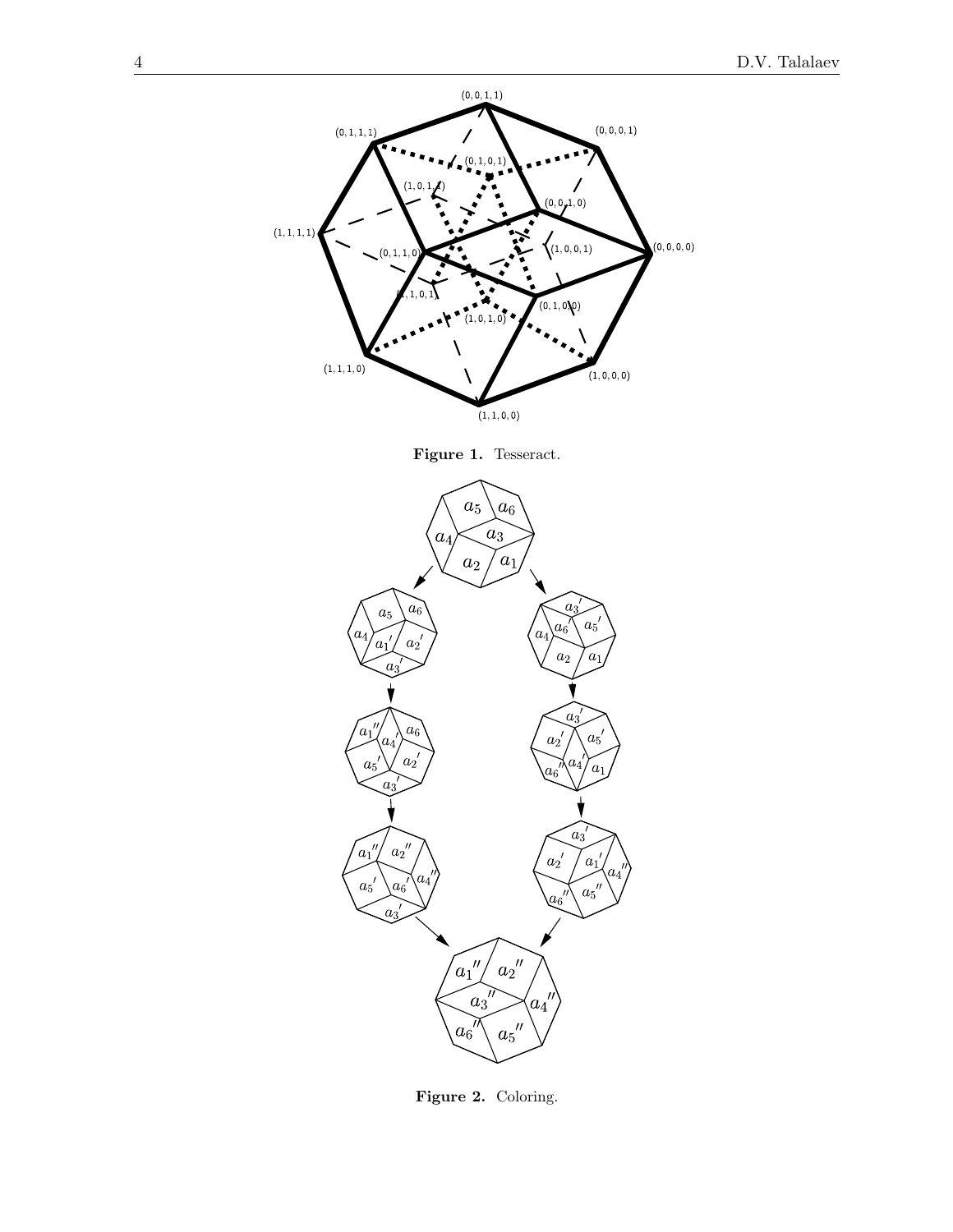<span id="page-4-1"></span>**Lemma 1.2** ([\[9,](#page-13-4) Theorem 4]). Let  $\Phi$  be a solution for the STTE,  $\varphi$  be a 3-cocycle of the tetrahedral complex. Let  $V$  be the vector space generated by the elements of the set  $X$ . It has basis  $\{e_x : x \in X\}$  marked by elements of X. Then let us define a linear operator A on  $V^{\otimes 3}$ specifying its values on tensor products of basis vectors. We say that

$$
A(s)(e_x \otimes e_y \otimes e_z) = \varphi(x, y, z)^s(e_{x'} \otimes e_{y'} \otimes e_{z'})
$$

if and only if  $\Phi(x, y, z) = (x', y', z')$ . In this case  $A(s)$  provides a solution for the matrix tetrahedral equation.

Remark 1.3. To construct such matrix solution from the electric solution for the FTE one should realize the finite-dimensional reduction of the latter. In [\[9,](#page-13-4) Lemma 6] it is demonstrated that the electric solution reduces correctly to the set  $X$  obtained as follows: consider the residue ring  $\mathbb{Z}/p^k\mathbb{Z}$ , where p is either a prime number of the form  $p = 4l + 1$ , or  $p = 2$ , and k is an integer  $\geq 2$  (the Legendre symbol  $\left(-\frac{1}{n}\right)$  $\frac{1}{p}$  equals 1). We fix one square root of  $-1$  and call it  $\varepsilon \in \mathbb{Z}/p\mathbb{Z}$ . Our set X will be the following subset of  $\mathbb{Z}/p^k\mathbb{Z}$ 

$$
X = \{ x \in \mathbb{Z}/p^k \mathbb{Z} : x = \varepsilon \bmod p \}.
$$

# 2 Commutative family

## 2.1 The commutativity demonstration in  $d = 1$

Let us present here our own proof of the Maillet result in Lemma [1.1.](#page-1-2) It demonstrates the main technique and suggests the path for generalization. In this section we denote by  $R$  and  $L$ solutions for the equations  $(1.3)$  and  $(1.4)$  (do not confuse with equation  $(1.1)$ ). We assume that  $R$  is invertible. We present here the Maillet generators  $(1.5)$  in a slightly more algebraic way

$$
I_k = \text{Tr}_{V_1 \otimes \cdots \otimes V_k} L^{\otimes k} R_{12} \cdots R_{k-1,k},
$$

where the tensor product is taken with respect to the auxiliary spaces  $V_i$ , the product in quantum space  $V_q$  is implied. To prove the commutativity of  $I_k$  we demonstrate that there exists a linear operator  $A \in \text{End}(V)^{\otimes k+l}$  such that

$$
AL^{\otimes k+l}R_{12}\cdots R_{k-1,k}R_{k+1,k+2}\cdots R_{k+l-1,k+l}A^{-1}
$$
  
=  $L^{\otimes k+l}R_{12}\cdots R_{l-1,l}R_{l+1,l+2}\cdots R_{k+l-1,k+l}.$ 

This yields that the traces of these expressions with respect to the auxiliary spaces coincide. This in turn produce the identity

 $[I_k, I_l] = 0.$ 

In what follows  $\text{Ad}_g X$  means the group adjoint action  $gXg^{-1}$ . Let us introduce some accessory notations:  $R_{\overline{lm}} = R_{l,l+1}R_{l+1,l+2}\cdots R_{m-1,m}$  for  $l < m$ . This expression is subject to some relations

<span id="page-4-0"></span>Lemma 2.1.

$$
Ad_{R_{\overline{1k}}} R_{m,m+1} = R_{m+1,m+2}, \qquad 1 \le m \le k-2.
$$

Proof.

$$
R_{12}\cdots R_{m-1,m}R_{m,m+1}R_{m+1,m+2}\cdots R_{k-1,k}R_{m,m+1}R_{k-1,k}^{-1}\cdots
$$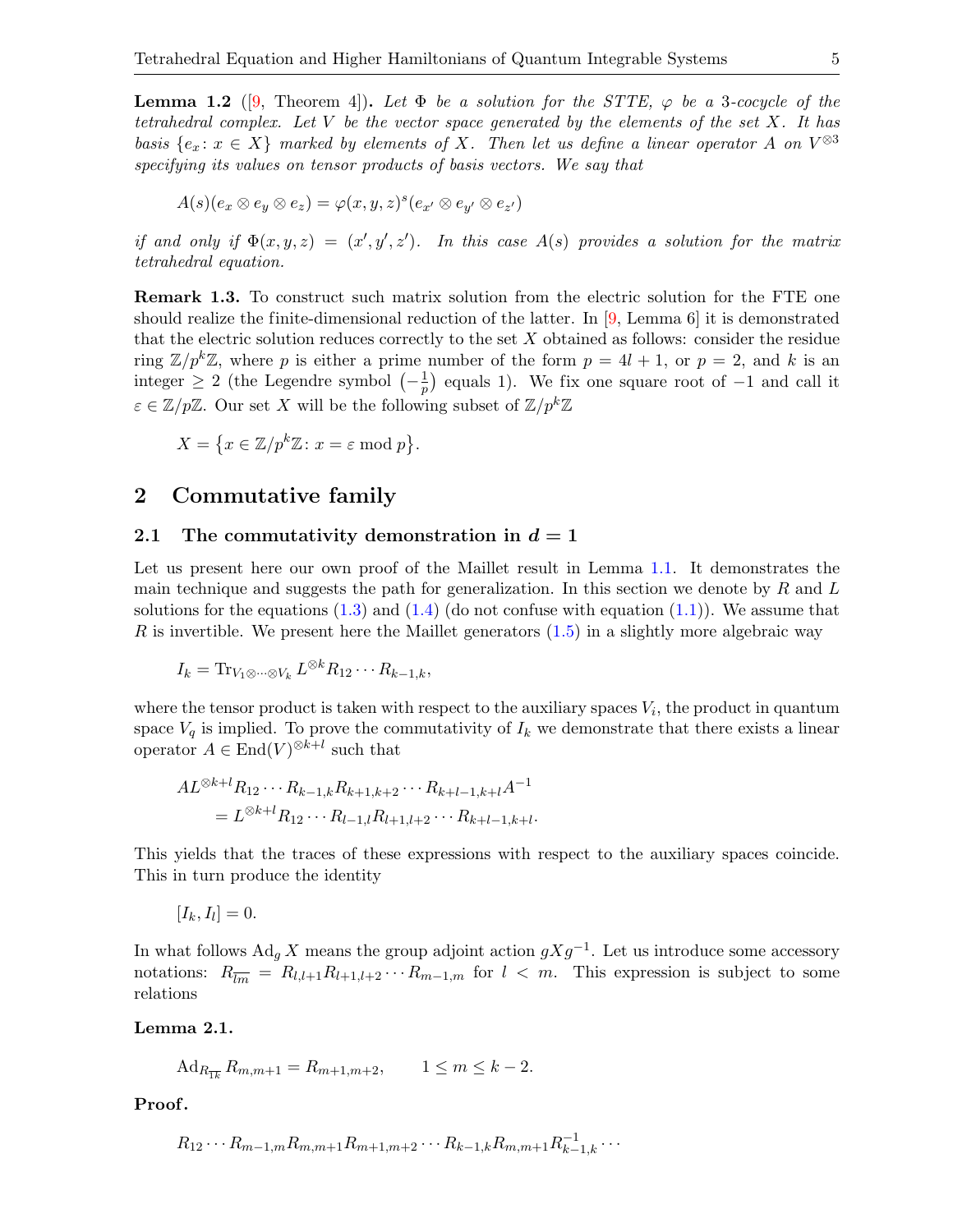$$
\times R_{m+1,m+2}^{-1} R_{m,m+1}^{-1} R_{m-1,m}^{-1} \cdots R_{12}^{-1}
$$
  
=  $R_{12} \cdots R_{m-1,m} R_{m,m+1} R_{m+1,m+2} R_{m,m+1} R_{m+1,m+2}^{-1} R_{m,m+1}^{-1} R_{m-1,m}^{-1} \cdots R_{12}^{-1}$   
=  $R_{12} \cdots R_{m-1,m} R_{m,m+1} R_{m,m+1}^{-1} R_{m+1,m+2} R_{m,m+1} R_{m,m+1}^{-1} R_{m-1,m}^{-1} \cdots R_{12}^{-1}$   
=  $R_{12} \cdots R_{m-1,m} R_{m+1,m+2} R_{m-1,m}^{-1} \cdots R_{12}^{-1} = R_{m+1,m+2}.$ 

Another relation is expressed by the

# <span id="page-5-0"></span>Lemma 2.2.

$$
\mathrm{Ad}_{R_{2k}} \mathrm{Ad}_{R_{\overline{1,k-1}}} R_{k-1,k} = R_{12}.
$$

**Proof.** We demonstrate the statement by induction. For  $k = 3$  we have

$$
R_{23}R_{12}R_{23}R_{12}^{-1}R_{23}^{-1} = R_{23}R_{23}^{-1}R_{12}R_{23}R_{23}^{-1} = R_{12}.
$$

Let the statement be true for  $k-1$ , then

$$
Ad_{R_{2k}} Ad_{R_{\overline{1,k-1}}} R_{k-1,k} = R_{23} \cdots R_{k-1,k} R_{12} \cdots R_{k-3,k-2} R_{k-2,k-1} R_{k-1,k} R_{k-2,k-1}^{-1}
$$
  
\n
$$
\times R_{k-3,k-2}^{-1} \cdots R_{12}^{-1} R_{k-1,k}^{-1} \cdots R_{23}^{-1}
$$
  
\n
$$
= R_{23} \cdots R_{k-1,k} R_{12} \cdots R_{k-3,k-2} R_{k-1,k}^{-1} R_{k-2,k-1} R_{k-1,k} R_{k-3,k-2}^{-1} \cdots R_{12}^{-1} R_{k-1,k}^{-1} \cdots R_{23}^{-1}
$$
  
\n
$$
= R_{23} \cdots R_{k-2,k-1} R_{12} \cdots R_{k-3,k-2} R_{k-2,k-1} R_{k-3,k-2}^{-1} \cdots R_{12}^{-1} R_{k-2,k-1}^{-1} \cdots R_{23}^{-1}
$$
  
\n
$$
= A d_{R_{\overline{2,k-1}}} A d_{R_{\overline{1,k-2}}} R_{k-2,k-1} = R_{12}.
$$

We may now fabricate an operator A by the formula

$$
A = R_{\overline{l,k+l}} R_{\overline{l-1,k+l-1}} \cdots R_{\overline{1,k+1}}.
$$

# Lemma 2.3.

$$
Ad_A(L^{\otimes k+l}R_{12}\cdots R_{k-1,k}R_{k+1,k+2}\cdots R_{k+l-1,k+l})
$$
  
=  $L^{\otimes k+l}R_{12}\cdots R_{l-1,l}R_{l+1,l+2}\cdots R_{k+l-1,k+l}.$ 

**Proof.** Let us note that in virtue of  $(1.4)$  we need to demonstrate only

<span id="page-5-1"></span>
$$
Ad_A(R_{12}\cdots R_{k-1,k}R_{k+1,k+2}\cdots R_{k+l-1,k+l}) = R_{12}\cdots R_{l-1,l}R_{l+1,l+2}\cdots R_{k+l-1,k+l}.
$$

On the other hand Lemma [2.1](#page-4-0) yields

$$
Ad_A(R_{12}\cdots R_{k-1,k}) = R_{l+1,l+2}\cdots R_{k+l-1,k+l}.
$$
\n(2.1)

Lemma [2.2](#page-5-0) provides

<span id="page-5-2"></span>
$$
Ad_A(R_{k+1,k+2}\cdots R_{k+l-1,k+l}) = R_{12}R_{23}\cdots R_{l-1,l}.
$$
\n(2.2)

The commutativity argument of the right hand sides of  $(2.1)$  and  $(2.2)$  finishes the proof.  $\blacksquare$ 

This reasoning can be generalized for generating functions of integrals. Let us introduce a notation

$$
S(t) = L^{\otimes N} (1 + tR_{12} + t^2 R_{12} R_{23} + \cdots + t^{N-1} R_{12} \cdots R_{N-1,N}).
$$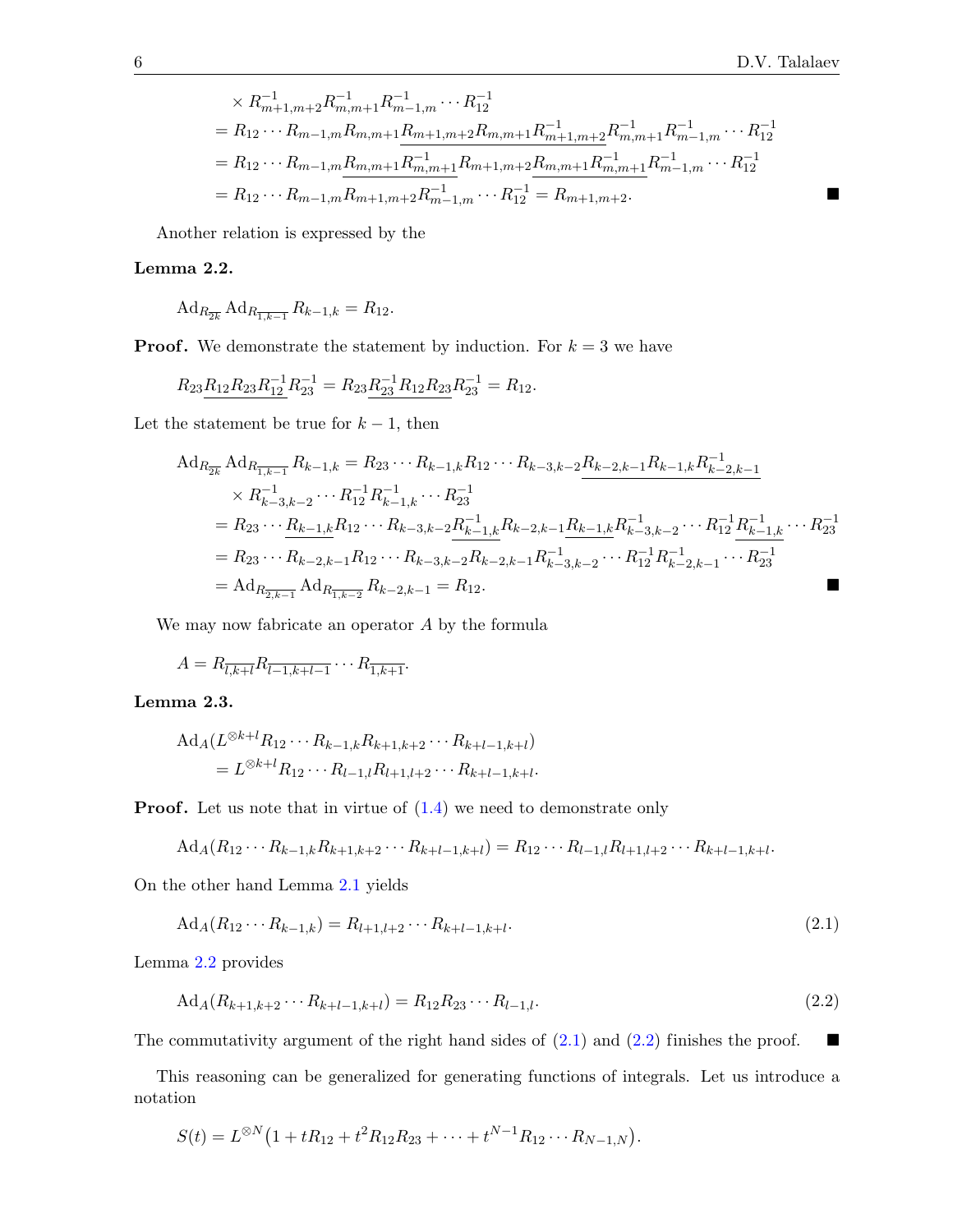Then

$$
Q(t) = \text{Tr}\,S(t) = \sum_{k=0}^{N-1} t^k I_k I_1^{N-k}.
$$

If one now considers the conjugation operator

$$
A = R_{\overline{N, 2N}} R_{\overline{N-1, 2N-1}} \cdots R_{\overline{1, N+1}},
$$

then

$$
Ad_A(S(t)\otimes S(u))=S(u)\otimes S(t).
$$

This immediately implies

 $[Q(t), Q(u)] = 0.$ 

## 2.2 Regular 3d lattices and statistical models

Consider a periodic three-dimensional lattice of size  $K \times L \times M$ , we mark the edges incoming to the node  $(i, j, k)$  as  $x_{i,j,k}, y_{i,j,k}, z_{i,j,k}$ . The periodicity conditions imply  $*_{{K+1},j,k} = *_{1,j,k}$ , and similar identities for other indexes. Consider a statistical model with the Boltzmann weights in the nodes of the lattice sites determined by the value of the 3-cocycle  $\varphi$  of the tetrahedral complex. The states are defined as admissible colorings of the edges, i.e., such that in each node the condition fulfills

$$
\Phi(x_{i,j,k}, y_{i,j,k}, z_{i,j,k}) = (x_{i+1,j,k}, y_{i,j+1,k}, z_{i,j,k+1}).
$$

A partition function is defined as follows

$$
Z(s) = \sum_{\text{col }i,j,k} \prod_{j,k} \varphi(x_{i,j,k}, y_{i,j,k}, z_{i,j,k})^s.
$$

To explore the "integrability" of the subsidiary quantum problem one needs to recognize the layer-to-layer transfer-matrix. In order to determine what it is, we need another interpretation of the partition function.

We associate a copy of the space V to each line of the lattice. For convenience, we denote the vertical spaces by characters  $V_{ik}$  and the horizontal ones – by  $E_i$  and  $N_k$ . We construct an operator  $A_{ik}(s)$  acting in  $E_i \otimes V_{ik} \otimes N_k$  with the chosen 3-cocycle according to Lemma [1.2](#page-4-1) pattern. Let us define the transfer-matrix by a 1-layer product

$$
T(s) = \text{Tr} \prod_{\substack{\rightarrow \\ i}} \prod_{\substack{k \\ k}} A_{ik}(s) = \text{Tr}(B_1(s) \cdots B_K(s)),
$$

where

$$
B_i(s) = A_{i1}(s) \cdots A_{iM}(s).
$$

The formula implies the trace of matrices with respect to horizontal spaces. This operator acts on the tensor product of vertical spaces. It turns out that the partition function takes the form

$$
Z(s) = \text{Tr}_{V_{jk}} T(s)^L.
$$

Such issues as the asymptotic behavior of partition functions with respect to increasing the size of the lattice may be solved by the study of the spectrum of the transfer-matrix. The integrability condition, i.e., the possibility of including the transfer-matrix in a large commutative family, simplifies the problem of finding the spectrum.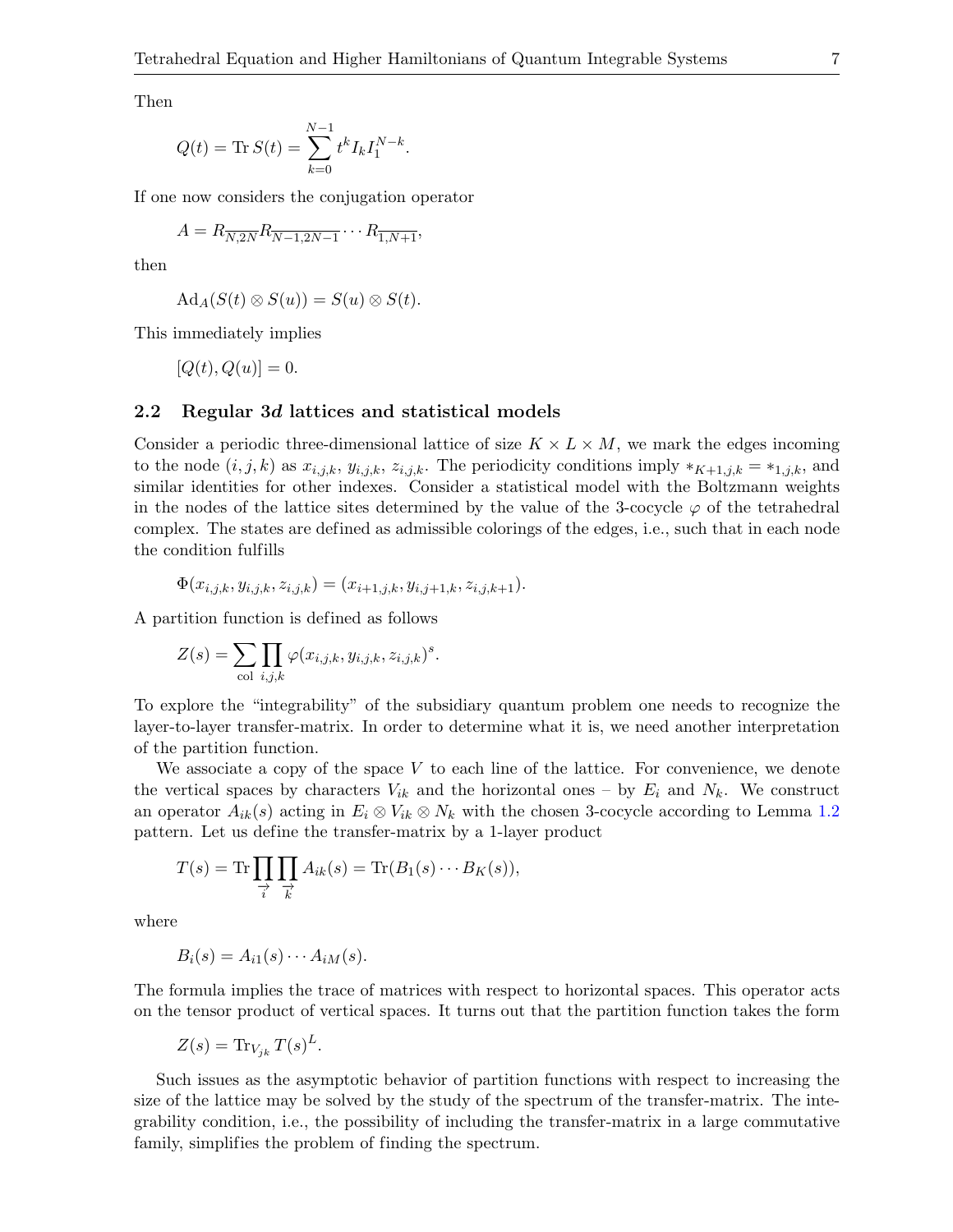

<span id="page-7-0"></span>Figure 3. 1-layer configuration.

#### 2.3 Some consequences of the tetrahedral equation

In this section we give a generalization of the Maillet construction in the case of the threedimensional lattice and the transfer-matrix associated with the solution of the matrix tetrahedral equation  $\Phi$ . Consider a lattice of size  $K \times L \times M$  and several forms of 1-layer product

$$
\Phi_{(i)*(j)} = \Phi_{(i_1...i_K)*(j_1...j_M)} = \prod_{s \in (1,...,K)}^{t \in (1,...,M)} \Phi_{i_s l_t^s j_t}
$$
\n
$$
= \prod_{s \in (1,...,K)} \Phi_{i_s(l_1^s...l_M^s)(j_1...j_M)} = \prod_{s \in (1,...,K)} \Phi_{i_s(l^s)(j)}.
$$
\n(2.3)

The arrows over indexing sets mean the direction in products: for example

$$
\prod_{s \in (1,\ldots,K)} A_s = A_1 \cdots A_K.
$$

In the last two parts of  $(2.3)$  we use notations

$$
\Phi_{k(i)(j)} = \Phi_{k(i_1...i_t)(j_1...j_t)} = \prod_{s \in (1,...,t)} \Phi_{k i_s j_s},
$$
  

$$
\Phi_{(i)(j)k} = \Phi_{(i_1...i_t)(j_1...j_t)k} = \prod_{s \in (1,...,t)} \Phi_{i_s j_s k},
$$

where different letters in indices correspond to different copies of the space  $V$ .

**Remark 2.4.** Let us make some comments on the indices rule. Here  $(i)$  is a multiindex  $(i_1, \ldots, i_s)$ . In what follows we use sequences of multiindices, we denote by superscript the number of a multiindex, for example by  $(i^l)$  we denote the multiindex  $(i^l_1, \ldots, i^l_s)$  remarking each time the dimension s. The dimension depends on the lattice parameters  $K, L$ . The construction at all does, but for the readability reasons we omit this parameters in the definition of the commutative family and point out the values for each instance explicitly.

The transfer-matrix can be represented as the trace of the expression [\(2.3\)](#page-7-0)

$$
T = I_1 = \text{Tr}_{(i)(j)} \, \Phi_{(i)*(j)},
$$

here  $(i)$  is a K-multiindex,  $(j)$  is an M-one. Let us write down several identities which are straightforward consequences of the tetrahedral equation. They can be considered as generalizations of the RLL-relations.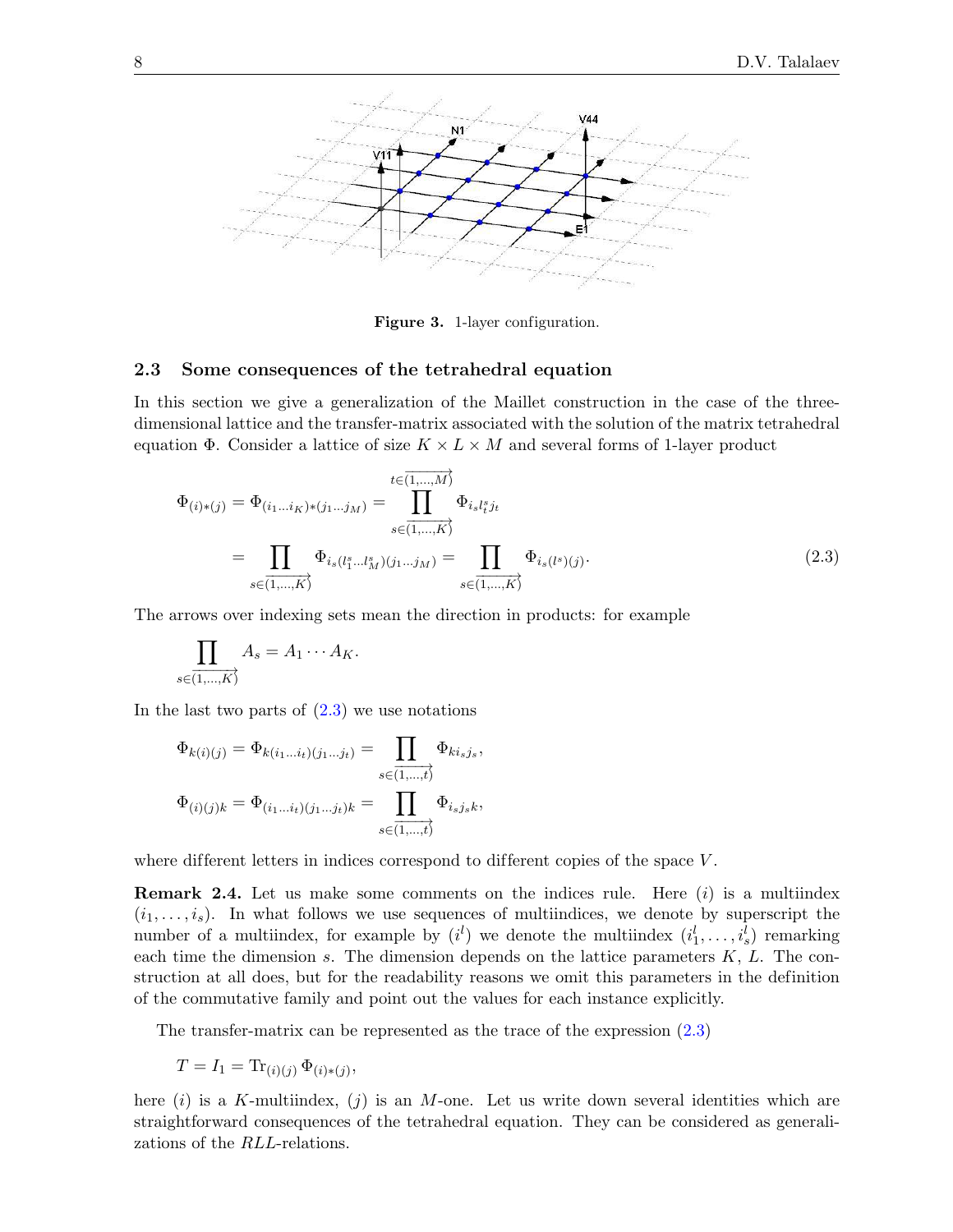#### <span id="page-8-5"></span>Lemma 2.5.

<span id="page-8-1"></span><span id="page-8-0"></span>
$$
\Phi_{123}\Phi_{1(i)(j)}\Phi_{2(i)(l)}\Phi_{3(j)(l)} = \Phi_{3(j)(l)}\Phi_{2(i)(l)}\Phi_{1(i)(j)}\Phi_{123},\tag{2.4}
$$

$$
\Phi_{(i)(j)1}\Phi_{(i)(l)2}\Phi_{(j)(l)3}\Phi_{123} = \Phi_{123}\Phi_{(j)(l)3}\Phi_{(i)(l)2}\Phi_{(i)(j)1},\tag{2.5}
$$

<span id="page-8-2"></span>
$$
\Phi_{(i)(i')0}\Phi_{(i)*(j)}\Phi_{(i')*(j')}\Phi_{0(j)(j')} = \Phi_{0(j)(j')}\Phi_{(i')*(j')}\Phi_{(i)*(j)}\Phi_{(i)(i')0},\tag{2.6}
$$

for s-multiindices  $(i)$ ,  $(j)$ ,  $(l)$  in  $(2.4)$ ,  $(2.5)$  and K-multiindices  $(i)$ ,  $(i')$  and M-multiindices  $(j)$ ,  $(j')$  in  $(2.6)$ .

The proof is placed in Appendix [A.](#page-12-0)

We introduce also some twisted versions of solutions for the tetrahedral equation

$$
\Phi_{123}^L = P_{12}\Phi_{123}, \qquad \tilde{\Phi}_{123}^L = P_{23}\Phi_{123}, \qquad \Phi_{123}^R = \Phi_{123}P_{23}, \qquad \tilde{\Phi}_{123}^R = \Phi_{123}P_{12}.
$$

The identities fulfill

<span id="page-8-3"></span>
$$
\Phi_{123}^L \Phi_{145} \Phi_{246} \Phi_{356}^R = \Phi_{356}^R \Phi_{145} \Phi_{246} \Phi_{123}^L,\tag{2.7}
$$

<span id="page-8-4"></span>
$$
\tilde{\Phi}^{L}_{\alpha\beta\gamma}\Phi^{R}_{\alpha12}\Phi_{\beta23}\Phi_{\gamma13} = \Phi_{\beta23}\Phi_{\gamma13}\Phi^{R}_{\alpha12}\tilde{\Phi}^{L}_{\alpha\beta\gamma},\tag{2.8}
$$

$$
\Phi_{145}^R \Phi_{123}^R \Phi_{236}^L \Phi_{246}^L = \Phi_{356}^L \Phi_{246}^R \Phi_{145}^R \Phi_{123}^R,\tag{2.9}
$$

$$
\tilde{\Phi}_{123}^{L}\tilde{\Phi}_{145}^{L}\tilde{\Phi}_{246}^{R}\tilde{\Phi}_{356}^{R} = \tilde{\Phi}_{246}^{R}\tilde{\Phi}_{356}^{R}\tilde{\Phi}_{123}^{L}\tilde{\Phi}_{145}^{L}.
$$
\n(2.10)

They perform a role similar to the Yang–Baxter equation in combinatorial notation. These equalities are also simple consequences of the tetrahedral equation, we do not provide here the proofs with the only purpose to simplify the exposition.

#### 2.4 Two families

In this section we always consider the slice of the regular cubic lattice with  $K \times L \times M$  vertices. The 2-dimensional layer is defined by fixing the 2-nd coordinate and has the dimension  $K \times M$ . The main constructing block of what follows is  $\Phi_{(i)*(i)}$  defined by [\(2.3\)](#page-7-0).

First we pay attention to the connection of the tetrahedral equation and the Yang–Baxter equations of the following type: for an invertible  $\Phi$  the formula [\(2.4\)](#page-8-0) can be transformed to the kind

$$
\Phi_{123}\Phi_{1(i)(j)}\Phi_{2(i)(l)}\Phi_{3(j)(l)}\Phi_{123}^{-1} = \Phi_{3(j)(l)}\Phi_{2(i)(l)}\Phi_{1(i)(j)},
$$

where  $(i)$ ,  $(j)$  and  $(l)$  are multiindices of the same dimension s. Taking the trace of both parts with respect to indices 1, 2, 3, one deduces that the expression  $R_{(i)(j)} = \text{Tr}_1 \Phi_{1(i)(j)}$  satisfies the Yang–Baxter equation [\(1.1\)](#page-0-1) in the tensor product  $V^{\otimes s}$ . Moreover as a consequence of [\(2.6\)](#page-8-2) we have

$$
\Phi_{(i)(i')0}\Phi_{(i)*(j)}\Phi_{(i')*(j')}\Phi_{0(j)(j')}\Phi_{(i)(i')0}^{-1} = \Phi_{0(j)(j')}\Phi_{(i')*(j')}\Phi_{(i)*(j)},
$$

here (i) and (i') are of dimension K,  $(j)$ ,  $(j')$  are of dimension M. If one takes the trace of both parts with respect to the spaces (i), (i'), 0 it turns out that the expression  $L_{*(j)} = \text{Tr}_{(i)} \Phi_{(i)*(j)}$ satisfies the RLL relation

$$
L_{*(j)}L_{*(j')}R_{(j)(j')} = R_{(j)(j')}L_{*(j')}L_{*(j)}.
$$

Thus the data

$$
L_{*(j)} = \text{Tr}_{(i)} \, \Phi_{(i)*(j)}, \qquad R'_{(i)(j)} = \text{Tr}_1 \, \Phi_{1(i)(j)}^R
$$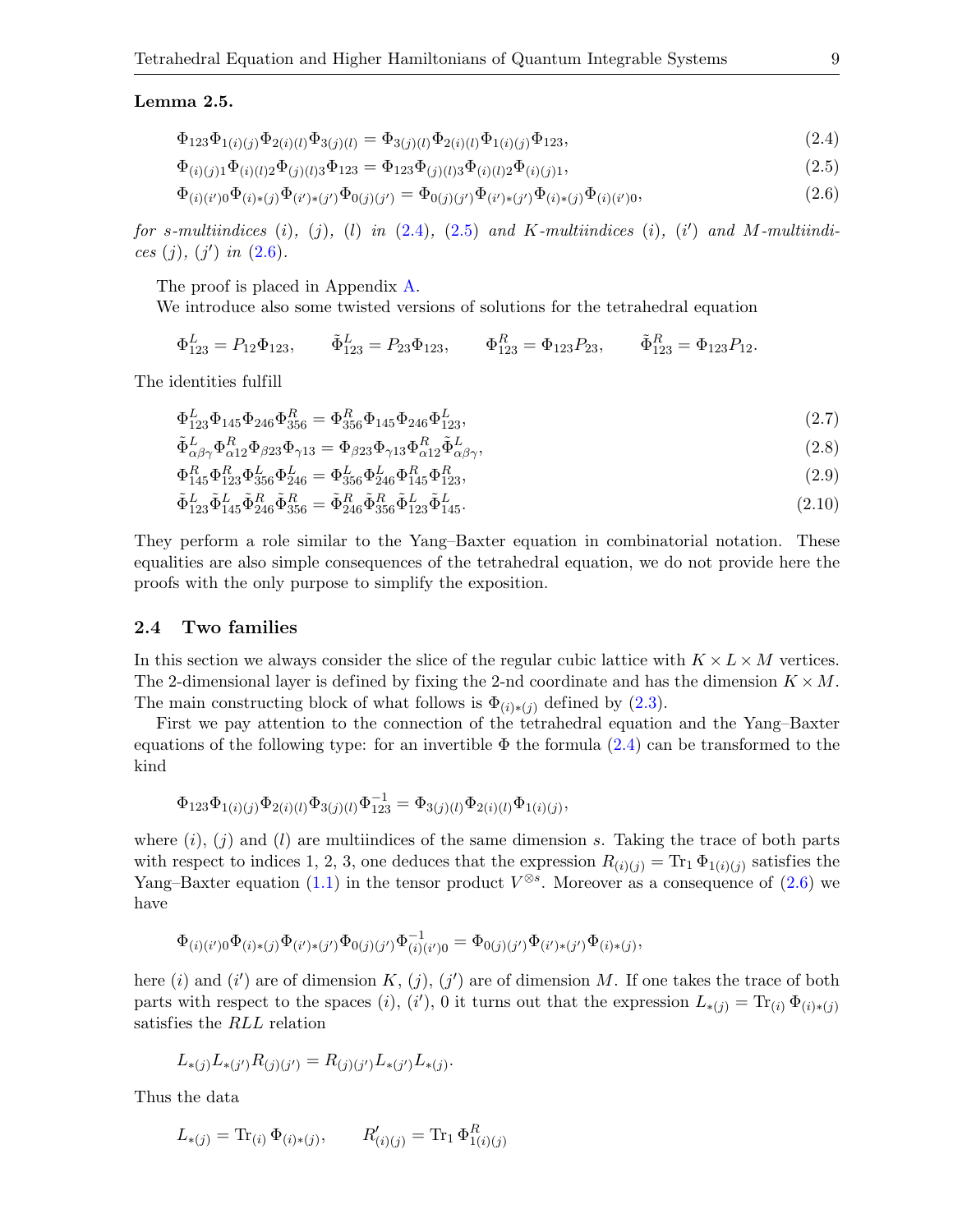meets Lemma [1.1](#page-1-2) conditions. The immediate consequence of this is that the following set of operators

$$
I_{0,k} = \text{Tr}_{(j^l),l=1,\dots,k} \prod_{l=\overline{1,\dots,k}} L_{*(j^l)} \prod_{m=\overline{1,\dots,k-1}} R'_{(j^m)(j^{m+1})}
$$

is commutative and contains  $I_1 = \text{Tr}_{(j)} L_{*(j)} = \text{Tr}_{(i)(j)} \Phi_{(i)*(j)}$ . Here multiindices  $(j^m)$  have dimension M. There is a version of the formula for  $I_{0,k}$ 

$$
I_{0,k} = \text{Tr}_{(i^l)(j^l)(s)} \prod_{l=1,\dots,k} \Phi_{(i^l)*(j^l)} \prod_{m=1,\dots,k-1} \Phi_{s_m(j^m)(j^{m+1})}^R
$$

with multiindices  $(i^{l})$  of dimension K,  $(j^{l})$  of dimension M and  $(s)$  of dimension  $k-1$ . A similar argument can show that, due to Lemma [1.1](#page-1-2) the family

$$
I_{n,0} = \text{Tr}_{(i^l)(j^l)(t)} \prod_{l=1,\dots,n} \Phi_{(i^l)*(j^l)} \prod_{m=1,\dots,n-1} \Phi_{(i^m)(i^{m+1})t_m}^L
$$

is also commutative and includes  $I_1$ , here the multiindices have the same dimension except  $(m)$ which is  $n-1$ . The main accomplishment of the paper is that these two families commute among themselves. In order to give a precise formulation let us introduce some notation:

$$
B_k = \Phi_{(i^1)*(j^1)} \cdots \Phi_{(i^k)*(j^k)} = \prod_{\alpha \in (1,\ldots,k)} \Phi_{(i^{\alpha})*(j^{\alpha})},
$$
  
\n
$$
R_k^s = \Phi_{s_1(j^1)(j^2)}^R \cdots \Phi_{s^{k-1}(j^{k-1})(j^k)}^R = \prod_{\alpha \in (1,\ldots,k-1)} \Phi_{s_{\alpha}(j^{\alpha})(j^{\alpha+1})}^R,
$$
  
\n
$$
L_l^s = \Phi_{(i^1)(i^2)s_1}^L \cdots \Phi_{(i^{l-1})(i^l)s_{l-1}}^L = \prod_{\alpha \in (1,\ldots,l-1)} \Phi_{(i^{\alpha})(i^{\alpha+1})s_{\alpha}}^L,
$$
  
\n
$$
A_L^p = \prod_{\substack{\alpha \in \alpha, \ldots, \alpha \\ \alpha \neq \beta}} \Phi_{(i^{\alpha})(i^{\beta})p_{\alpha\beta}}, \qquad A_R^p = \prod_{\substack{\beta \neq \alpha}}^p \Phi_{p_{\alpha\beta}(j^{\alpha})(j^{\beta})}.
$$

Here  $(i^{\alpha})$  is a K-multiindex,  $(j^{\beta})$  is an M-multiindex.  $p_{\alpha\beta}$  is the set of accessory indices in last two formulas. In addition, we need two auxiliary elements

$$
\Phi_p = \prod_{\substack{\rightarrow \\ \alpha \neq \beta}} \tilde{\Phi}^L_{s_\alpha p_{\alpha+1,\beta} p_{\alpha,\beta}}, \qquad \Phi_p^* = \prod_{\substack{\rightarrow \\ \beta \neq \alpha}} \tilde{\Phi}^R_{p_{\alpha,\beta+1} p_{\alpha,\beta} t_\beta}.
$$

## 2.5 The commutativity proof in  $d = 2$

Definition 2.6. Let us call a solution of the tetrahedral equation generic if it is invertible and the operator  $\text{Tr}_p(A_R^p \Phi_p^*)$  is invertible too.

**Theorem 2.7.** For any generic solution  $\Phi$  of the tetrahedral equation the following is true

$$
[I_{0,k}, I_{n,0}] = 0.
$$

**Proof.** Let us consider an expression

$$
\underbrace{A_L^p}_{i^{\alpha},i^{\beta},p} \underbrace{\Phi_p}_{p,s} \underbrace{B_k}_{i^{\alpha},j^{\alpha}} \otimes \underbrace{B_l}_{i^{\beta},j^{\beta}} \underbrace{R_k^s}_{j^{\alpha},s} \underbrace{L_l^t}_{i^{\beta},t} \underbrace{A_R^p}_{j^{\alpha},j^{\beta},p} \underbrace{\Phi_p^*}_{p,t}.
$$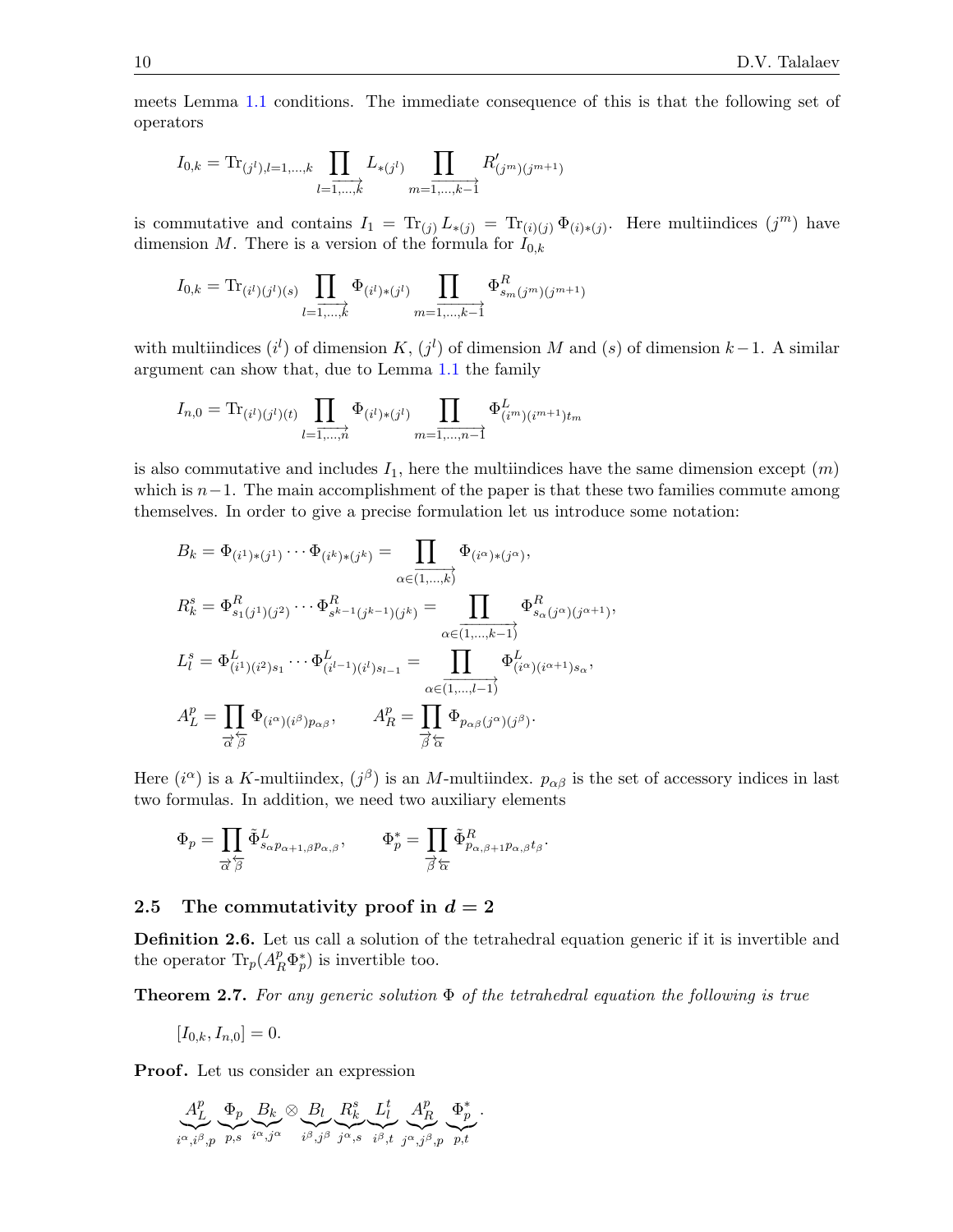The indices under each multiplier indicate the spaces in which it acts. Next, we shall omit the tensor product sign, considering the indices of the corresponding spaces. This expression can be transmuted to the form

$$
A_{L}^{p} B_{k} B_{l} \overline{\Phi_{p} R_{k}^{s} A_{R}^{p}} L_{l}^{t} \Phi_{p}^{*} \stackrel{\text{Lemma 2.8}}{=} A_{L}^{p} B_{k} B_{l} \overline{A_{R}^{p} R_{k}^{s} \Phi_{p}} L_{l}^{t} \Phi_{p}^{*}
$$
\n
$$
= \overline{A_{L}^{p} B_{k} B_{l} A_{R}^{p}} R_{k}^{s} \Phi_{p} L_{l}^{t} \Phi_{p}^{*} \stackrel{\text{Lemma 2.9}}{=} \overline{A_{R}^{p} B_{l} B_{k} A_{L}^{p}} R_{k}^{s} \Phi_{p} L_{l}^{t} \Phi_{p}^{*}
$$
\n
$$
= A_{R}^{p} B_{l} B_{k} A_{L}^{p} R_{k}^{s} L_{l}^{t} \overline{\Phi_{p} \Phi_{p}^{*}} \stackrel{\text{Lemma 2.10}}{=} A_{R}^{p} B_{l} B_{k} A_{L}^{p} R_{k}^{s} L_{l}^{t} \overline{\Phi_{p}^{*} \Phi_{p}}
$$
\n
$$
= A_{R}^{p} B_{l} B_{k} R_{k}^{s} \overline{A_{L}^{p} L_{l}^{t} \Phi_{p}^{*}} \Phi_{p}^{*} \stackrel{\text{Lemma 2.11}}{=} A_{R}^{p} B_{l} B_{k} R_{k}^{s} \overline{\Phi_{p}^{*} L_{l}^{t} A_{L}^{p}} \Phi_{p}
$$
\n
$$
= A_{R}^{p} \Phi_{p}^{*} B_{l} B_{k} R_{k}^{s} L_{l}^{t} A_{L}^{p} \Phi_{p}^{*}.
$$

Then we deduce

$$
A_L^p \Phi_p B_k B_l R_k^s L_l^t A_R^p \Phi_p^* (A_L^p \Phi_p)^{-1} = A_R^p \Phi_p^* B_l B_k R_k^s L_l^t.
$$

In particular this implies

$$
\operatorname{Tr}_{(i^{\alpha})(i^{\beta})(p),s_{\alpha}} B_{k+l} R_k^s L_l^t A_R^p \Phi_p^* = \operatorname{Tr}_{(i^{\alpha})(i^{\beta})(p)s_{\alpha}} A_R^p \Phi_p^* B_l B_k R_k^s L_l^t.
$$

Let us note that the trace procedure factorizes

$$
\operatorname{Tr}_{(i^{\alpha})(i^{\beta})s_{\alpha}}\left(B_{k}B_{l}R_{k}^{s}L_{l}^{t}\right)\operatorname{Tr}_{(p)}\left(A_{R}^{p}\Phi_{p}^{*}\right)=\operatorname{Tr}_{(p)}\left(A_{R}^{p}\Phi_{p}^{*}\right)\operatorname{Tr}_{(i^{\alpha})(i^{\beta})s_{\alpha}}\left(B_{l}B_{k}R_{k}^{s}L_{l}^{t}\right).
$$

One may notice that

$$
\left(\mathrm{Tr}_{(p)}\left(A_R^p\Phi_p^*\right)\right)^{-1}\mathrm{Tr}_{(i^{\alpha})(i^{\beta})s_{\alpha}}\left(B_kB_lR_k^sL_l^t\right)\mathrm{Tr}_{(p)}\left(A_R^p\Phi_p^*\right)=\mathrm{Tr}_{(i^{\alpha})(i^{\beta})s_{\alpha}}\left(B_lB_kR_k^sL_l^t\right).
$$

Taking a trace over the remaining auxiliary spaces completes the proof

$$
I_{0k}I_{l0} = \text{Tr}_{(j^{\alpha})(j^{\beta})t_{\beta}} (\text{Tr}_{(i^{\alpha})(i^{\beta})s_{\alpha}} (B_{k+l}R_{k}^{s}L_{l}^{t}))
$$
  
= 
$$
\text{Tr}_{(j^{\alpha})(j^{\beta})t_{\beta}} (\text{Tr}_{(i^{\alpha})(i^{\beta})s_{\alpha}} (B_{l}B_{k}R_{k}^{s}L_{l}^{t})) = I_{l0}I_{0k}.
$$

Proceed now to the proof of lemmas.

<span id="page-10-0"></span>Lemma 2.8.

<span id="page-10-1"></span>
$$
\Phi_p R_k^s A_R^p = A_R^p R_k^s \Phi_p. \tag{2.11}
$$

Proof. Let us deduce a useful formula

<span id="page-10-2"></span>
$$
\tilde{\Phi}^{L}_{\alpha\beta\gamma}\Phi^{R}_{\alpha(i)(j)}\Phi_{\beta(j)(k)}\Phi_{\gamma(i)(k)} = \Phi_{\beta(j)(k)}\Phi_{\gamma(i)(k)}\Phi^{R}_{\alpha(i)(j)}\tilde{\Phi}^{L}_{\alpha\beta\gamma}.
$$
\n(2.12)

It is a direct consequence of equation  $(2.8)$ . Let us write more thoroughly  $(2.11)$ 

$$
\prod_{\overrightarrow{\alpha}\overrightarrow{\beta}}\tilde{\Phi}^{L}_{s_{\alpha}p_{\alpha+1,\beta}p_{\alpha,\beta}}\prod_{\overrightarrow{\alpha}}\Phi^{R}_{s_{\alpha}(j^{\alpha})(j^{\alpha+1})}\prod_{\overrightarrow{\beta}\overleftarrow{\alpha}}\Phi_{p_{\alpha,\beta}(j^{\alpha})(j^{\beta})}.
$$

Note that the left and right multipliers commute at different values of  $\beta$  so it is enough to check the relation at fixed  $\beta = \beta_0$  performing further dressing starting with the multipliers closest to the center

$$
\begin{split} \prod_{\overrightarrow{\alpha}}\tilde{\Phi}^L_{s_{\alpha}p_{\alpha+1,\beta_0}p_{\alpha,\beta_0}}&\prod_{\overrightarrow{\alpha}}\Phi^R_{s_{\alpha}(j^{\alpha})(j^{\alpha+1})}\prod_{\overleftarrow{\alpha}}\Phi_{p_{\alpha,\beta_0}(j^{\alpha})(j^{\beta_0})}\\ &=\prod_{\overrightarrow{\alpha}}\big(\tilde{\Phi}^L_{s_{\alpha}p_{\alpha+1,\beta_0}p_{\alpha,\beta_0}}\Phi^R_{s_{\alpha}(j^{\alpha})(j^{\alpha+1})}\big)\prod_{\overleftarrow{\alpha}}\Phi_{p_{\alpha,\beta_0}(j^{\alpha})(j^{\beta_0})}. \end{split}
$$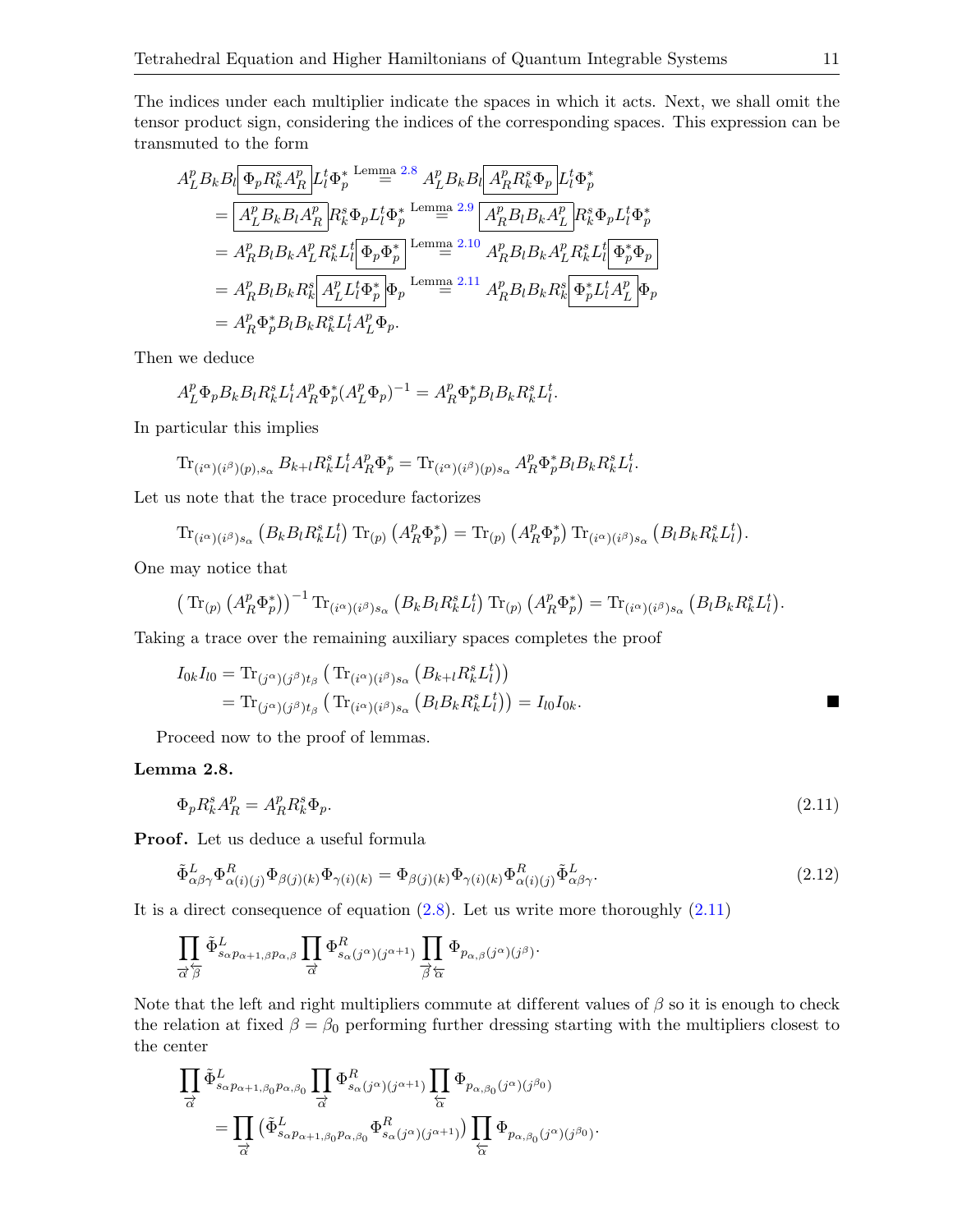Now we will focus attention on how the elements of the left product are transferred through the right one. This can be done consecutively: fix the index  $\alpha = \alpha_0$  in the left product

$$
\tilde{\Phi}^L_{s_{\alpha_0}p_{\alpha_0+1,\beta_0}p_{\alpha_0,\beta_0}} \Phi^R_{s_{\alpha}(j^{\alpha_0})(j^{\alpha_0+1})} \prod_{\overleftarrow{\alpha}} \Phi_{p_{\alpha,\beta_0}(j^{\alpha})(j^{\beta_0})}.
$$

The only multipliers of the right product which do not commute with the elements on the left have indices  $\alpha = \alpha_0$  and  $\alpha = \alpha_0 + 1$ . When moving through them we use equality [\(2.12\)](#page-10-2)

$$
\tilde{\Phi}_{s_{\alpha_0}p_{\alpha_0+1,\beta_0}p_{\alpha_0,\beta_0}}^{L} \Phi_{s_{\alpha}(j^{\alpha_0})(j^{\alpha_0+1})}^{R} \Phi_{p_{\alpha_0+1,\beta_0}(j^{\alpha_0+1})(j^{\beta_0})} \Phi_{p_{\alpha_0,\beta_0}(j^{\alpha_0})(j^{\beta_0})}
$$
\n
$$
= \Phi_{p_{\alpha_0+1,\beta_0}(j^{\alpha_0+1})(j^{\beta_0})} \Phi_{p_{\alpha_0,\beta_0}(j^{\alpha_0})(j^{\beta_0})}^{R} \Phi_{s_{\alpha}(j^{\alpha_0})(j^{\alpha_0+1})}^{L} \tilde{\Phi}_{s_{\alpha_0}p_{\alpha_0+1,\beta_0}p_{\alpha_0,\beta_0}}^{L}.
$$

<span id="page-11-0"></span>Lemma 2.9.

$$
A_L^p B_k B_l A_R^p = A_R^p B_l B_k A_L^p.
$$

**Proof.** The statement is an immediate consequence of equation  $(2.5)$ . We will illustrate the basic techniques of generalization. We write the left part of the expression

$$
\prod_{\overrightarrow{\alpha}\overrightarrow{\beta}}\Phi_{(i^{\alpha})(i^{\beta})p_{\alpha\beta}}\prod_{\overrightarrow{\alpha}}\Phi_{(i^{\alpha})\ast(j^{\alpha})}\prod_{\overrightarrow{\beta}}\Phi_{(i^{\beta})\ast(j^{\beta})}\prod_{\overleftarrow{\alpha}\overrightarrow{\beta}}\Phi_{p_{\alpha\beta}(j^{\alpha})(j^{\beta})}.
$$

Here  $(i^{\alpha})$  and  $(i^{\beta})$  are K-multiindices, and  $(j^{\alpha})$  and  $(j^{\beta})$  are M-ones. We are going to move the multipliers of the third product through the multipliers of the second one. For doing this we use a twisting multipliers of the first and fourth factors. Note that the multipliers of the first and fourth factors commute except those with both coinciding indices. It remains to verify that the multiplier order is suitable. We will move the elements of the third product consequently from the left through the second product. To do this, the order relation on  $\beta$  in the first product should be such that the junior members stand on the right, and in the fourth on the left. Similarly, one can check that the order relation on  $\alpha$  in the first product should be such that the senior members are on the right, and in the fourth on the left.

#### <span id="page-11-1"></span>Lemma 2.10.

$$
\Phi_p \Phi_p^* = \Phi_p^* \Phi_p.
$$

**Proof.** Let us write the left side of the expression

$$
\prod_{\overrightarrow{\alpha}\, \overleftarrow{\beta}} \tilde{\Phi}^L_{s_\alpha p_{\alpha+1,\beta} p_{\alpha,\beta}} \prod_{\overrightarrow{\beta}\, \overleftarrow{\alpha}} \tilde{\Phi}^R_{p_{\alpha,\beta+1} p_{\alpha,\beta} t_\beta}.
$$

We move the right product through the left one component-wise, for fixed  $\alpha$  on the left and fixed  $\beta$  on the right. Let us consider these multipliers

$$
\prod_{\overleftarrow{\beta}}\tilde{\Phi}^L_{s_{\alpha_0}p_{\alpha_0+1,\beta}p_{\alpha_0,\beta}}\prod_{\overleftarrow{\alpha}}\tilde{\Phi}^R_{p_{\alpha,\beta_0+1}p_{\alpha,\beta_0}t_{\beta_0}}.
$$

The only non-commutative elements of these products have neighboring indices  $\beta = \beta_0, \beta_0 + 1$ and  $\alpha = \alpha_0, \alpha_0 + 1$ . We write only them

.

$$
\tilde{\Phi}^L_{s_{\alpha_0}p_{\alpha_0+1,\beta_0+1}p_{\alpha_0,\beta_0+1}}\tilde{\Phi}^L_{s_{\alpha_0}p_{\alpha_0+1,\beta_0}p_{\alpha_0,\beta_0}}\tilde{\Phi}^R_{p_{\alpha_0+1,\beta_0+1}p_{\alpha_0+1,\beta_0}t_{\beta_0}}\tilde{\Phi}^R_{p_{\alpha_0,\beta_0+1}p_{\alpha_0,\beta_0}t_{\beta_0}}
$$

Note that the right pair can be moved through the left pair of multipliers according to  $(2.9)$ .

<span id="page-11-2"></span>Lemma 2.11.

$$
A_L^p L_l^t \Phi_p^* = \Phi_p^* L_l^t A_L^p.
$$

**Proof.** Analogously to Lemma [2.9.](#page-11-0)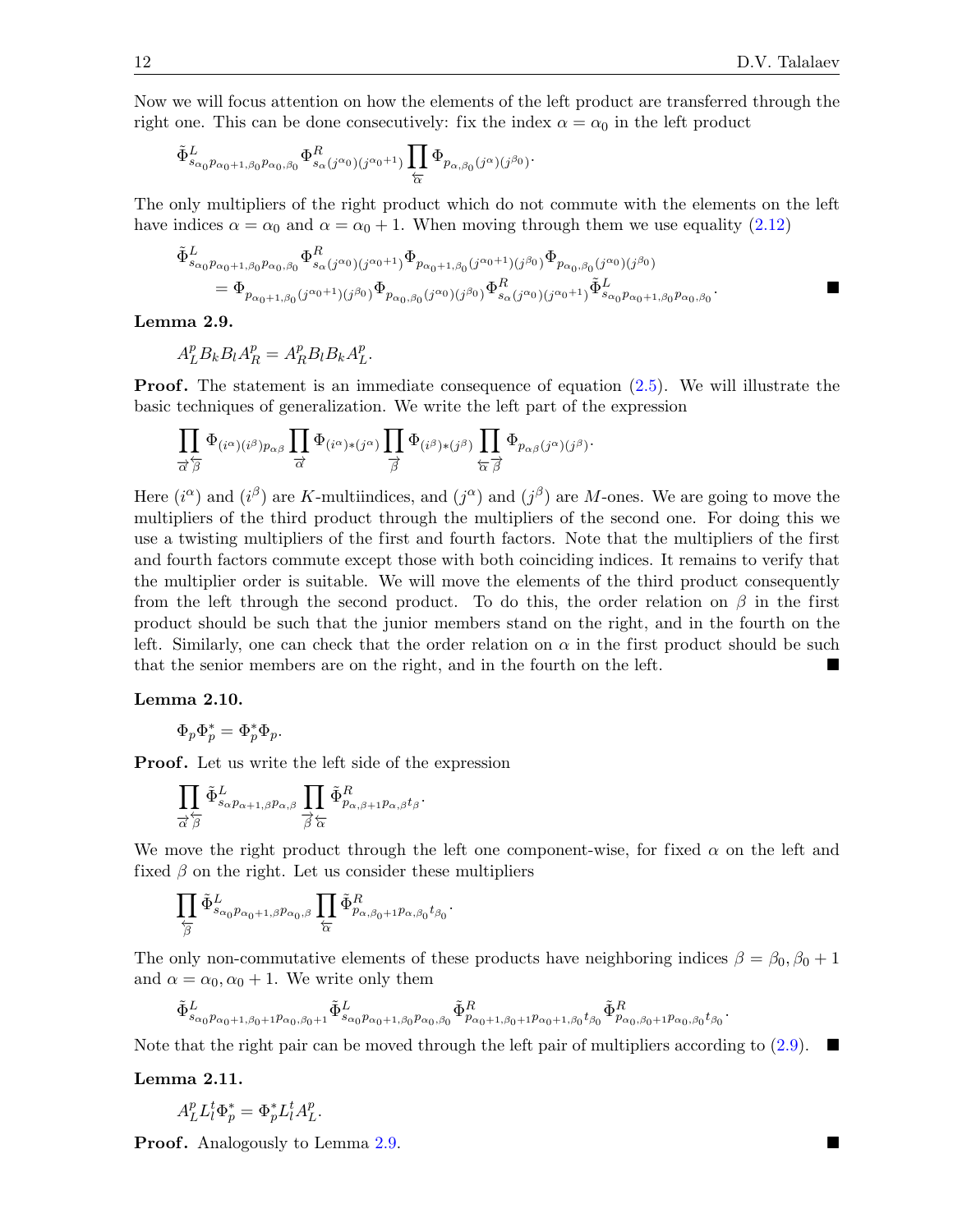# 3 Conclusion

The choice of the notations  $I_{l,0}$  and  $I_{0,k}$  used in the main part of the work pursued a definitive goal. We hope that the following hypothesis is correct

Hypothesis 3.1. For any generic solution of the tetrahedral equation it can be constructed a two-parameter commutative family  $I_{l,k}$ , which includes two families presented above.

Remark 3.2. Note that in the work [\[2\]](#page-13-11) it is constructed a two-parameter family of operators commuting with a layer-by-layer transfer-matrix related to the special solution of the tetrahedral equation. It is curious to compare the result in the q-oscillator realization case and the result presented here.

However, the main result of this work reveals some important perspectives:

- Primarily, it provides the opportunity to study the spectra of the corresponding quantum models and models of statistical physics in dimension  $d = 3$ . We hope that in this case the Bethe ansatz technique also can be applied.
- Another interesting direction is the generalization of the notion of integrability in the case of 2-dimensional surfaces comprising the classical case. It is interesting to juxtapose the approach of this work with the language of paper  $[14]$  on the theory of the Hitchin systems on surfaces. We would also be enthusiastic in the study of moduli spaces of 2 bundles on surfaces and an appropriate analogue of the Hitchin theory. In this case one has a significant difficulty in constructing nonabelian gerbs.
- In [\[9,](#page-13-4) [10\]](#page-13-5) we present a construction of quasi-invariant of 2-knots in the form of a partition function on the graph of double points of the 2-knot diagram. This structure is resembling to the approach of [\[3\]](#page-13-13). The similarity of the partition function expressions is intriguing and gives hope for further development activities in low-dimensional topology and topological quantum field theory. Presumably a certain connection of this method with four-dimensional quantum field theories, like the BF-theory, can be established.

# <span id="page-12-0"></span>A Proof of Lemma [2.5](#page-8-5)

**Proof.** Let us prove the formula  $(2.4)$ . The rest is similar. The left hand side of  $(2.4)$  can expressed as follows

$$
\Phi_{123}\Phi_{1(i)(j)}\Phi_{2(i)(l)}\Phi_{3(j)(l)} = \Phi_{123}\prod_{s\in\overline{(1,\ldots,t)}}\Phi_{1i_sj_s}\prod_{u\in\overline{(1,\ldots,t)}}\Phi_{2i_ul_u}\prod_{v\in\overline{(1,\ldots,t)}}\Phi_{3j_vl_v}.
$$

The last product can be rearranged due to the commutativity of operators in different tensor components

$$
\Phi_{123} \prod_{s\in \overline{(1,\ldots,t)}} \Phi_{1i_sj_s}\Phi_{2i_sl_s}\Phi_{3jsl_s}.
$$

Then we apply the Zamoolodchkov equation with  $\Phi_{123}$  to each factor consecutively from the left

$$
\prod_{s\in\overline{(1,\ldots,t)}}\Phi_{3j_sl_s}\Phi_{2i_sl_s}\Phi_{1i_sj_s}\Phi_{123}
$$

and again rearrange the product

$$
\prod_{v \in (1,\ldots,t)} \Phi_{3j_v l_v} \prod_{u \in (1,\ldots,t)} \Phi_{2i_u l_u} \prod_{s \in (1,\ldots,t)} \Phi_{1i_s j_s} \Phi_{123} = \Phi_{3(j)(l)} \Phi_{2(i)(l)} \Phi_{1(i)(j)} \Phi_{123}.
$$